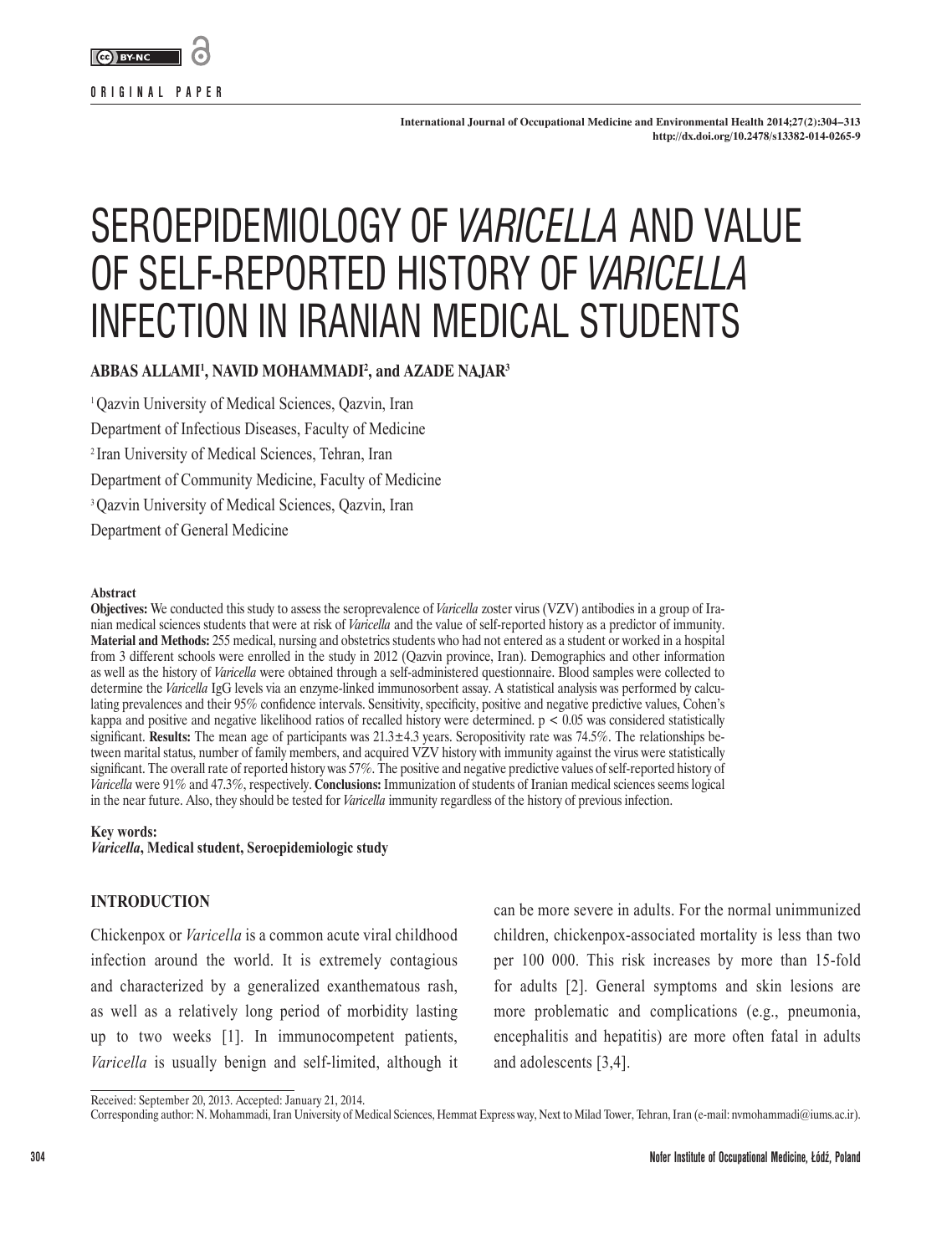Despite benign nature in healthy individuals, *Varicella* can result in substantial loss of productivity and is not a totally harmless disease, especially for people at risk (e.g., immunocompromised patients, premature infants, and newborns of seronegative mothers) [2]. Varicella is associated with a risk of virus transmission to the fetus or newborn and causes either congenital *Varicella* syndrome, herpes zoster during infancy/early childhood, or severe neonatal *Varicella* (depending on the gestational age) [5]. In health care setting, *Varicella* is an occupational hazard for those adults who did not acquire *Varicella* in childhood [6]. The highest risk concerns nurses and other medical personnel that provide care to infected people [7]. Until recently, in Iran, vaccination of children and susceptible health care workers (HCWs) has not been done due to the lack of a generally available vaccine (mostly because of problems with stability and cost). Information on seroprevalence of *Varicella* among students of medical sciences is important for developing vaccination programs or other strategies (to minimize its health care and economic impact). There are several international surveys on seroepidemiology of *Varicella* in health care workers [7,8–10]. While we have some epidemiological reports on *Varicella* in Iranian adults [11–17], only two studies have been conducted to find out the prevalence of *Varicella* immunity and the value of self-reported history of infection in medical students [18,19]. Therefore, this study aimed to determine the seroprevalence of *Varicella* zoster virus (VZV) antibodies as well as the value of self-reported history of infection in the students' subpopulation.

# **MATERIAL AND METHODS**

## **Study setting and participants**

Two hundred and seventy medical, nursing and obstetrics students from 3 different schools of Qazvin University of Medical Sciences (QUMS) enrolled in a cross sectional seroprevalence study of VZV antibodies (IgG) in 2012 (Qazvin province, Iran). The students were selected according to the date of their enrollment to the university and mostly came from the first and second year of studies. The participants had never entered as a student or worked in a hospital. They were asked to fill in a questionnaire (including questions on demographics, past history of chickenpox, family size, discipline of study and smoking status) and return it. Also, we had an interview with the participants for clarifying the answers. An informed consent was obtained from all students after a detailed explanation of the project. The study received approval from the Ethical Board of the Qazvin University of Medical Sciences.

## **Laboratory data gathering and analysis**

A blood sample was obtained from each participant. Serum was separated and stored at –20°C. Then, the level of anti-VZV was measured by ELISA test anti-VZV/IgG (EUROIMMUN, Medizinische Labordiagnostika AG, Germany). Based on the manufacturer's manual, sensitivity and specificity of the test were 100% in detecting antibodies. It also mentioned that antibody levels equaling less than 8 U/ml, 8–12 U/ml and more than  $> 12$  U/ml were considered negative, equivocal and positive, respectively. Positive results were considered as previous infection and immunization against VZV. Also, the data from the questionnaire and serological survey were analyzed to determine history of *Varicella* and seropositivity among 3 student groups. It is recommended to consider uncertain history of *Varicella* as negative in the occupational health care setting, so we added unknown histories to the negative history category [16].

## **Statistical analysis**

Analyses were performed to determine the differences among three student groups using Chi<sup>2</sup> tests and analysis of variance (ANOVA). Averages are presented, with p-values and/or 95% confidence intervals (CI), where appropriate.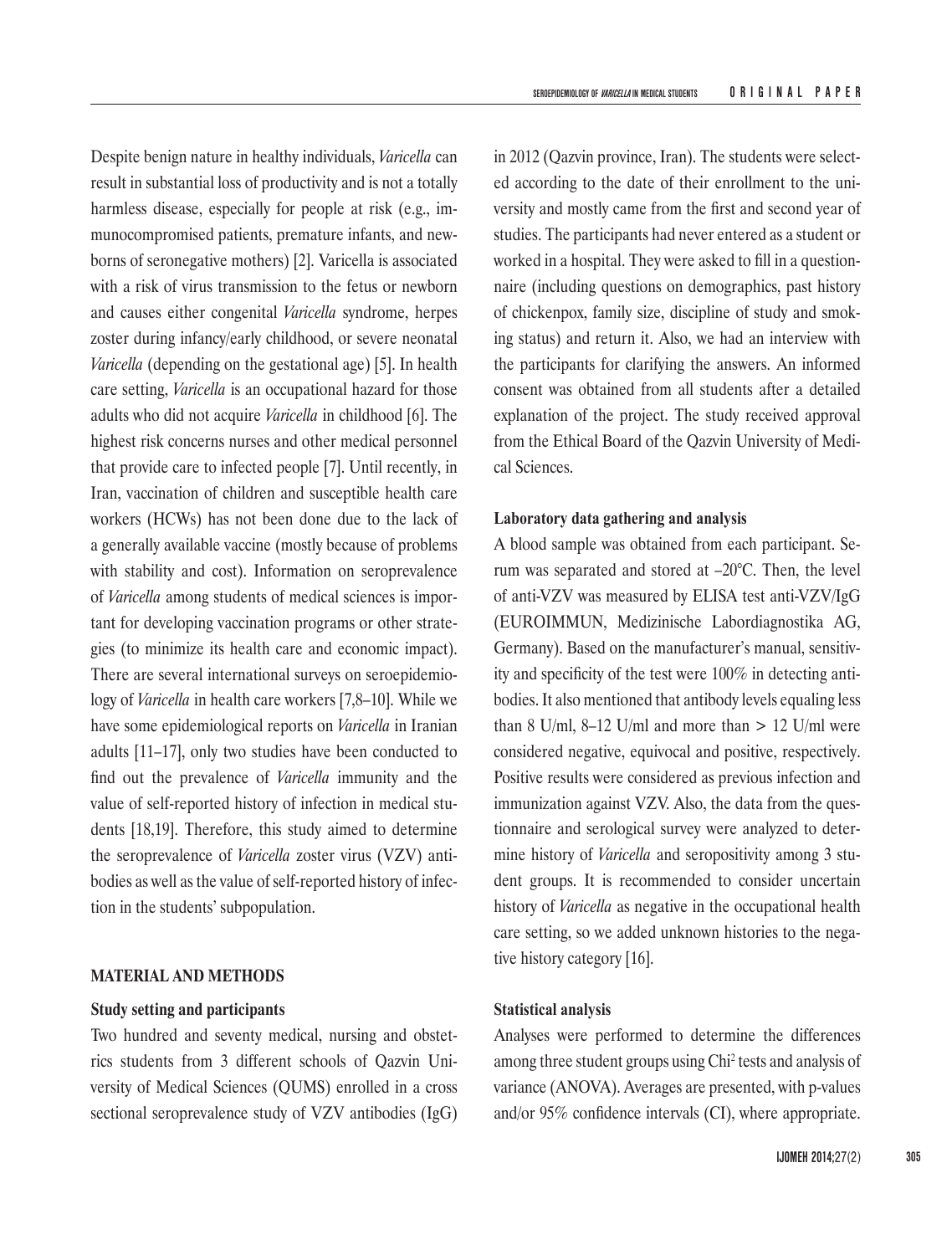Also, we reported the median of antibody titers and the interquartile ranges (IQR). A stepwise backward logistic regression model was constructed. The coefficients of the logistic regression model were used to measure the associations of independent variables with the protective level of anti-VZV. A variable could be entered into the model if the level of significance (F-value) was less than 0.05 and removed if it was greater than 0.10. The level of agreement between self-reported history and seroprevalence (serological results) was determined by kappa statistic. Sensitivity, specificity, positive predictive value (PPV) and negative predictive value (NPV) of the recalled history were also calculated by Open-epi software [20]. Probability (p) values lower than 0.05 were considered significant using 2-sided comparisons. Statistical analyses were conducted using the Statistical Package for Social Sciences (SPSS) for Windows, version 19.0 (Chicago, IL, USA).

## **Definition of terms**

In our study, family size was defined as the number of inhabitants per house, sensitivity as the ability of finding immune cases based on a positive answer on their historical enquiry, specificity as the ability of finding subjects susceptible to VZV based on a negative answer, positive predictive value (PPV) as the probability of being immune to VZV (confirmed by serology) when we have a "yes" answer to the historical enquiry, and negative predictive value (NPV) as the probability of being prone to VZV when we have a "no" answer.

The likelihood ratio (LR) is used to assess how good a diagnostic test is and to help in selecting an appropriate diagnostic test(s) or sequence of tests. They have advantages over sensitivity and specificity because they are less likely to change with the prevalence of the disorder. In this study, we defined positive LR as the likelihood of having immunity to VZV when self-reported history of *Varicella* was positive (in comparison with the lack of immunity when the report was positive). This could be shown as

"sensitivity/1-specificity". Also, negative LR was defined as the likelihood of having immunity when the history was negative (in comparison with the lack of immunity when the report was negative) and it could be described as "1-sensitivity/specificity" [21].

And finally, Cohen's kappa measures the agreement between the evaluations of two tests when both are rating the same object. The value of "1" indicates perfect agreement, while the value of "0" indicates that agreement is no better than chance.

## **RESULTS**

The response rate was more than 94% (255/270). All 255 participants were students of medical sciences, with a mean age of  $21.3 \pm 4.3$  years (range: 18–49). More than  $1/3$  of the participants (37.6%, N = 96) were students of medicine, while  $32.2\%$  (N = 82) and  $30.2\%$  $(N = 77)$  were nursing and obstetrics students, respectively. In our study, 73.7% of the participants were female (Table 1). The mean age of students with positive protective result was 21.59 years (95% confidence interval (CI): 20.91–22.27), while students with negative result had the mean age of 20.46 years (95% CI: 19.82–21.09). No significant difference regarding age was observed between the groups (p-value  $= 0.06$ ).

The seropositivity rate was 74.5% (95% CI: 68.9–79.6) based on 255 assayed samples by ELISA serology tests. We considered 3 equivocal results as negative because the students will work in the occupational health care setting. According to the results of serological tests, median antibody titer obtained among seropositive participants was 157 U/ml ( $IQR = 10-301$ ). Medical students had the lowest seropositivity (65.6%) with median antibody titer (116 U/m/l, IQR = 0.2–307), followed by obstetrics  $75.3\%$ seropositivity with median antibody titer (185 U/ml, IQR = 8–286), and nursing 84.1% seropositivity with median antibody titer (171 U/ml,  $IQR = 31-306$ ).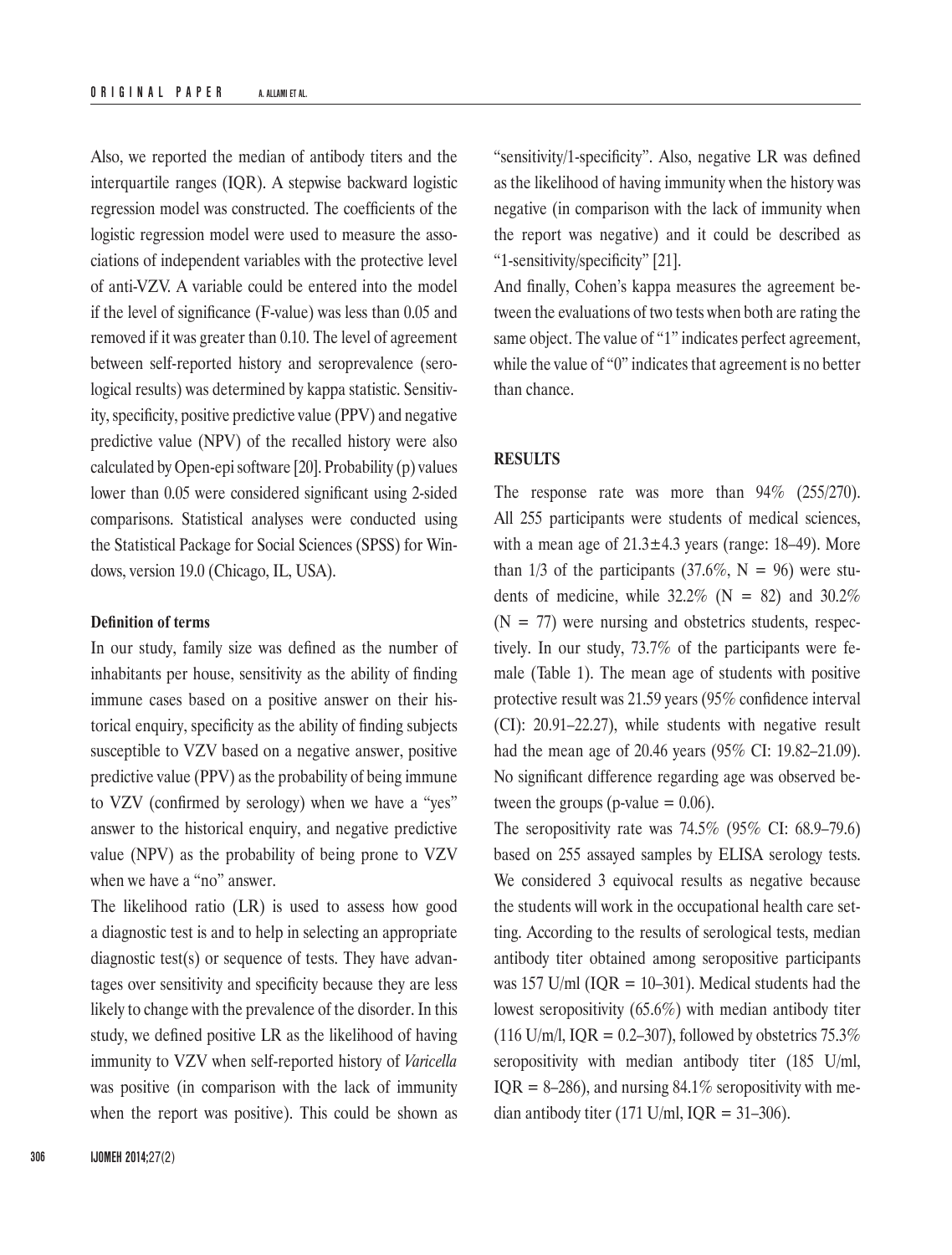| Characteristics     | Titer of Varicella zoster antibody |      |                |      |                |      |                     |
|---------------------|------------------------------------|------|----------------|------|----------------|------|---------------------|
|                     | positive                           |      | negative       |      | total          |      | p                   |
|                     | $\mathbf n$                        | $\%$ | $\mathbf n$    | $\%$ | $\mathbf n$    | $\%$ | (Chi <sup>2</sup> ) |
| <b>Sex</b>          |                                    |      |                |      |                |      | 0.725               |
| male                | 51                                 | 26.8 | 16             | 24.6 | 67             | 26.3 |                     |
| female              | 139                                | 73.2 | 49             | 75.4 | 188            | 73.7 |                     |
| Discipline of study |                                    |      |                |      |                |      | $0.018*$            |
| medicine            | 63                                 | 33.2 | 33             | 50.8 | 96             | 37.6 |                     |
| nursing             | 69                                 | 36.3 | 13             | 20.0 | 82             | 32.2 |                     |
| obstetrics          | 58                                 | 30.5 | 19             | 29.2 | 77             | 30.2 |                     |
| Marital status      |                                    |      |                |      |                |      | $0.012*$            |
| single              | 162                                | 85.3 | 63             | 96.9 | 225            | 88.2 |                     |
| married             | 28                                 | 14.7 | $\overline{2}$ | 3.1  | 30             | 11.8 |                     |
| Family members (n)  |                                    |      |                |      |                |      | $0.008*$            |
| $3 - 4$             | 53                                 | 31.7 | 32             | 52.5 | 85             | 37.3 |                     |
| $5 - 6$             | 76                                 | 45.5 | 23             | 37.7 | 99             | 43.4 |                     |
| $\geq 7$            | 38                                 | 22.8 | 6              | 9.8  | 44             | 19.3 |                     |
| Smoking             |                                    |      |                |      |                |      | 0.881               |
| no                  | 182                                | 95.8 | 63             | 96.9 | 245            | 96.1 |                     |
| yes                 | 5                                  | 2.6  | $\mathbf{1}$   | 1.5  | 6              | 2.4  |                     |
| blank               | $\overline{3}$                     | 1.6  | $\,1\,$        | 1.5  | $\overline{4}$ | 1.6  |                     |
| Acquisition history |                                    |      |                |      |                |      | $< 0.001*$          |
| no                  | 31                                 | 16.3 | 43             | 66.2 | 74             | 29.0 |                     |
| yes                 | 132                                | 69.5 | 13             | 20.0 | 145            | 56.9 |                     |
| can't remember      | 27                                 | 14.2 | $\overline{9}$ | 13.8 | 36             | 14.1 |                     |

**Table 1.** Distribution of *Varicella* immunity among different characteristics of students

\* The Chi<sup>2</sup> statistic is significant at the level of 0.05.

Although nursing students had a better VZV immunity status than other students in the preliminary analysis, the binary logistic regression did not confirm this difference. Students with small family size (3–4 people) had the lowest seropositivity with 62.4%, followed by those with medium family size (5–6 people) with 76.8%, and students with large family size ( $\geq$  7 people) with 86.4%. The differences were significant between the groups ( $p = 0.008$ ). To assess predicting factors as regards the positive protective result, we used a binary logistic regression model. The variables included the marital status, number of family members, study discipline and acquired VZV history. After a stepwise backward analysis, only the number of family members, and acquired VZV history remained in the model (Table 2). Table 3 shows the recalled history of *Varicella* versus serology. Among all seropositive participants, 69.5% gave a history of *Varicella* infection, while none had a history of vaccination. As shown in Table 1, 61.5% of medical, 51.2% of nursing, and 57.1% of obstetrics students (overall 57% of participants) reported a history of *Varicella*, and there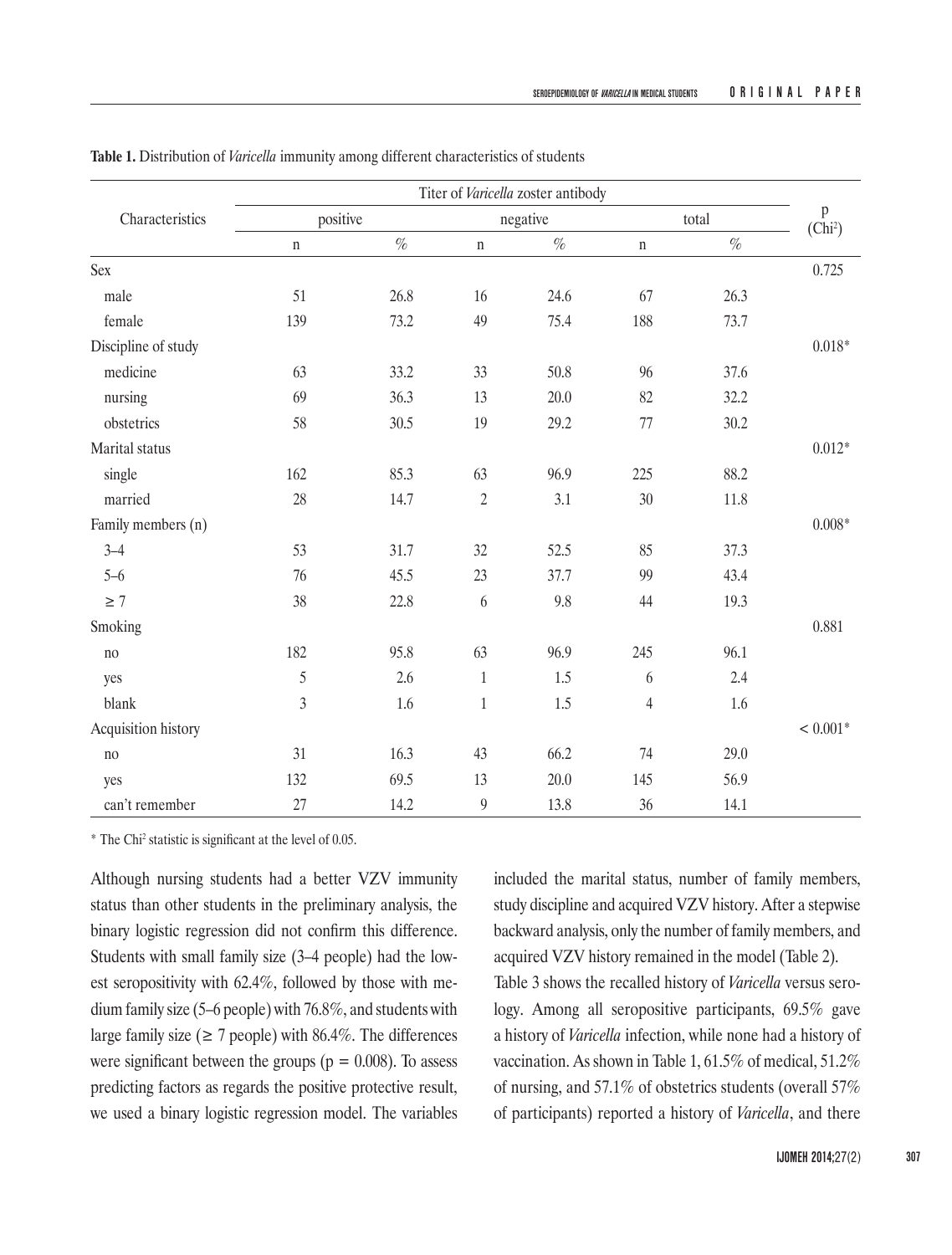| Variables                |         |       |       | 95\% CI for $\beta$ |  |  |
|--------------------------|---------|-------|-------|---------------------|--|--|
|                          |         |       | lower | upper               |  |  |
| Number of family members | 0.008   | 0.701 | 0.539 | 0.911               |  |  |
| Acquisition history      | < 0.001 | 0.186 | 0.099 | 0.351               |  |  |
| Constant                 | 0.007   | 7.276 |       |                     |  |  |

**Table 2.** Independent variables associated with the protective level of anti-*Varicella* situation (final logistic regression model)\*

\* Variables entered in step 1: marital status, discipline of study, family size and acquisition history.

 $β$  – regression coefficient; CI – confidence interval.

was no significant statistical difference between them. Only one person had a history of zoster. The overall PPV for serologic immunity given a history of chicken pox was 91% (Table 3). NPV for the lack of serologic immunity given a negative history of chicken pox was 58.1%. The NPV of a history of chicken pox for serologic immunity was significantly lower in nursing students (25%; 95% CI: 14.2–40.2) than in obstetrics (51.5%; 95% CI: 35.2–67.5) and medical students (67.6%; 95% CI: 51.5–80.4).

The overall sensitivity of recalled history for serologic immunity was 69.5% (95% CI: 62.6–75.6) and it was lower amongst nursing students (56.5%; 95% CI: 44.8–67.6), when compared to obstetrics (72.4%; 95% CI: 59.8–82.2)

and medical students (80.9%; 95% CI: 69.6–88.7). The overall specificity of recalled history for serologic immunity was 80% (95% CI: 68.7–87.9). It was lower in medical students (75.8%; 95% CI: 59.0–87.2) than in nursing (76.9%; 95% CI: 49.7–91.8) and obstetrics students (89.5%; 95% CI: 68.6–97.0). The kappa statistic for the overall level of agreement between self-reported history and seroprevalence was 0.40 (95% CI: 0.28–0.51) (p < 0.01) with a lower percentage in nursing students (0.18; 95% CI: 0.02–0.34), compared to obstetrics (0.49; 95% CI: 0.29–0.70) and medical students (0.55; 95% CI: 0.35–0.75). The results of the likelihood ratio, diagnostic odds and accuracy calculations have also been provided in Table 3.

| Variables                     | Medical            |               | <b>Nursing</b>     |               | Obstetrics         |               | Total              |               |
|-------------------------------|--------------------|---------------|--------------------|---------------|--------------------|---------------|--------------------|---------------|
|                               | estimate<br>$(\%)$ | 95% CI        | estimate<br>$(\%)$ | 95% CI        | estimate<br>$(\%)$ | 95% CI        | estimate<br>$(\%)$ | 95% CI        |
| Sensitivity                   | 80.90              | 69.6-88.7     | 56.50              | $44.8 - 67.6$ | 72.40              | 59.8-82.2     | 69.50              | $62.6 - 75.6$ |
| Specificity                   | 75.80              | $59.0 - 87.2$ | 76.90              | $49.7 - 91.8$ | 89.50              | $68.6 - 97.0$ | 80.00              | 68.7-87.9     |
| <b>PPV</b>                    | 86.40              | $75.5 - 93.0$ | 92.90              | $81.0 - 97.5$ | 95.40              | 84.8-98.7     | 91.00              | 85.3-94.7     |
| <b>NPV</b>                    | 67.60              | $51.5 - 80.4$ | 25.00              | $14.2 - 40.2$ | 51.50              | $35.2 - 67.5$ | 47.30              | $38.2 - 56.5$ |
| Diagnostic accuracy           | 79.20              | $70.0 - 86.1$ | 59.80              | $48.9 - 69.7$ | 76.62              | 66.0–84.7     | 72.20              | 66.4–77.3     |
| Positive LR                   | 3.34               | $2.6 - 4.3$   | 2.45               | $1.2 - 4.9$   | 6.88               | $2.5 - 18.7$  | 3.47               | $3.0 - 4.0$   |
| Negative LR                   | 0.25               | $0.2 - 0.3$   | 0.56               | $0.5 - 0.6$   | 0.31               | $0.3 - 0.4$   | 0.38               | $0.36 - 0.40$ |
| Diagnostic odds               | 13.28              | $4.8 - 36.6$  | 4.33               | $1.1 - 17.1$  | 22.30              | $4.6 - 107.7$ | 9.10               | $4.60 - 18.0$ |
| Cohen's kappa<br>(unweighted) | 0.55               | $0.35 - 0.75$ | 0.18               | $0.02 - 0.34$ | 0.49               | $0.29 - 0.70$ | 0.40               | $0.28 - 0.51$ |

PPV – positive predictive value; NPV – negative predictive value; LR – likelihood ratio.

CI – confidence interval.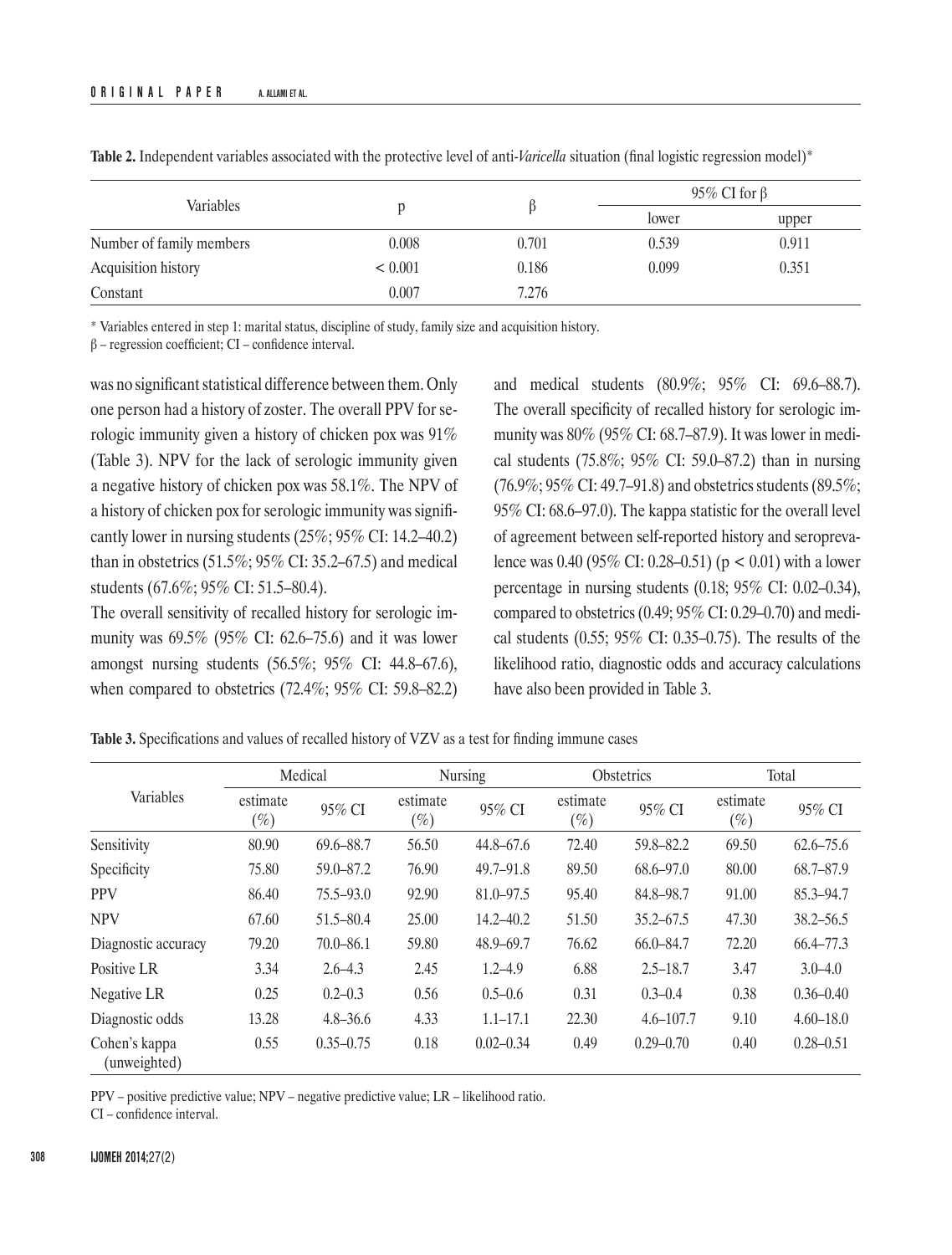Different studies have been conducted on various Iranian populations over the past several years to investigate protection against VZV [11–16,22–24]. The results of this study are important to determine the ongoing VZV protection status and choose a strategy for medical students' vaccination. In Iranian medical universities, all obstetrics and the majority of nursing students are female. Similarly in our study, the majority of participants were female. The overall seroprevalence of *Varicella* was 74.5%. This is among the lowest rates reported from other countries so far [7,8–10]. Similar recent studies from different regions of Iran reported various results. Our findings are compatible with a 2012 study of 313 adults (aged 20–40 years) from Tehran that showed 78% seropositivity to *Varicella* [11].

A study from Hamadan (western Iran) and another from Babol (northern Iran) revealed that respectively 78.4% and 90.2% of pregnant women were immune to *Varicella* [14,15]. Another study from Jahrom, southern Iran, showed that 72.7% of young women were immune to *Varicella* before their marriage [16]. This diversity in findings may have resulted from different climates in various regions of our country (the north of Iran is a part of Mediterranean climate while the south has a tropical climate). Because of lower *Varicella* exposure in childhood and consequent higher susceptibility in adulthood, *Varicella* occurs more frequently in adults who reside in tropical regions than in those in other geographic areas [25,26].

For example, in some reports from developed European countries (e.g. Germany and Switzerland), the seroprevalence of *Varicella* among medical students was larger than in our study, even though their participants did not have a history of vaccination in the neonatal period [27,28]. In other words, none of the 170 students in the Swiss study had received any immunization against VZV, but still 144 (97%) of 149 individuals were seropositive.

Only two studies from Kermanshah (west of Iran) and Tehran (the capital of Iran) reported VZV seroprevalence among students of medical sciences (84.5% and 80%, respectively), but they had a limited number of participants (62 and 35 students, respectively) [18,19]. According to the previous reports from Iran, in 2003, seropositivity of 20–24-year-olds equaled 88% and it decreased to 74.5% in our study [13]. Therefore, we may conclude the occurrence of a little decline in the incidence of *Varicella* in Iranian young adults over the past decade. The relative decrease in the prevalence of immunity in younger age groups could be a result of recent reduction in exposure to the virus in the Iranian community related to smaller family size and modernization trend [2]. Although the majority of VZV infections occur during early childhood, some epidemiological evidence from temperate areas shows an upward shift in the age distribution of *Varicella* [29]. This shift has potentially important consequences on morbidity and mortality of health workers (especially pregnant women). A similar changing pattern may occur in our country and further studies are required to prove it.

In addition, we examined the relationship between family size and anti-VZV results. In our study, anti-VZV positivity had a significant direct association with large family size (as an indicator of crowding), which is in agreement with other reports [30]. These studies have shown that the risk of becoming infected with VZV is largely determined by the frequency and duration of exposure to airborne droplet nuclei in poorly ventilated indoor settings. This is a well-recognized pattern for several communicable infections such as mycobacterium tuberculosis infection (TB) and measles. Another study from the Qazvin province – that assessed the influence of household crowding on the tuberculin skin test (TST) result – reported a significant direct association [31].

In fact, the route of transmission in pulmonary TB, measles, *Varicella*, or disseminated zoster is similar (droplet nuclei [particles smaller than 5 μm] or dust particles containing the infectious agent) [32]. These particles can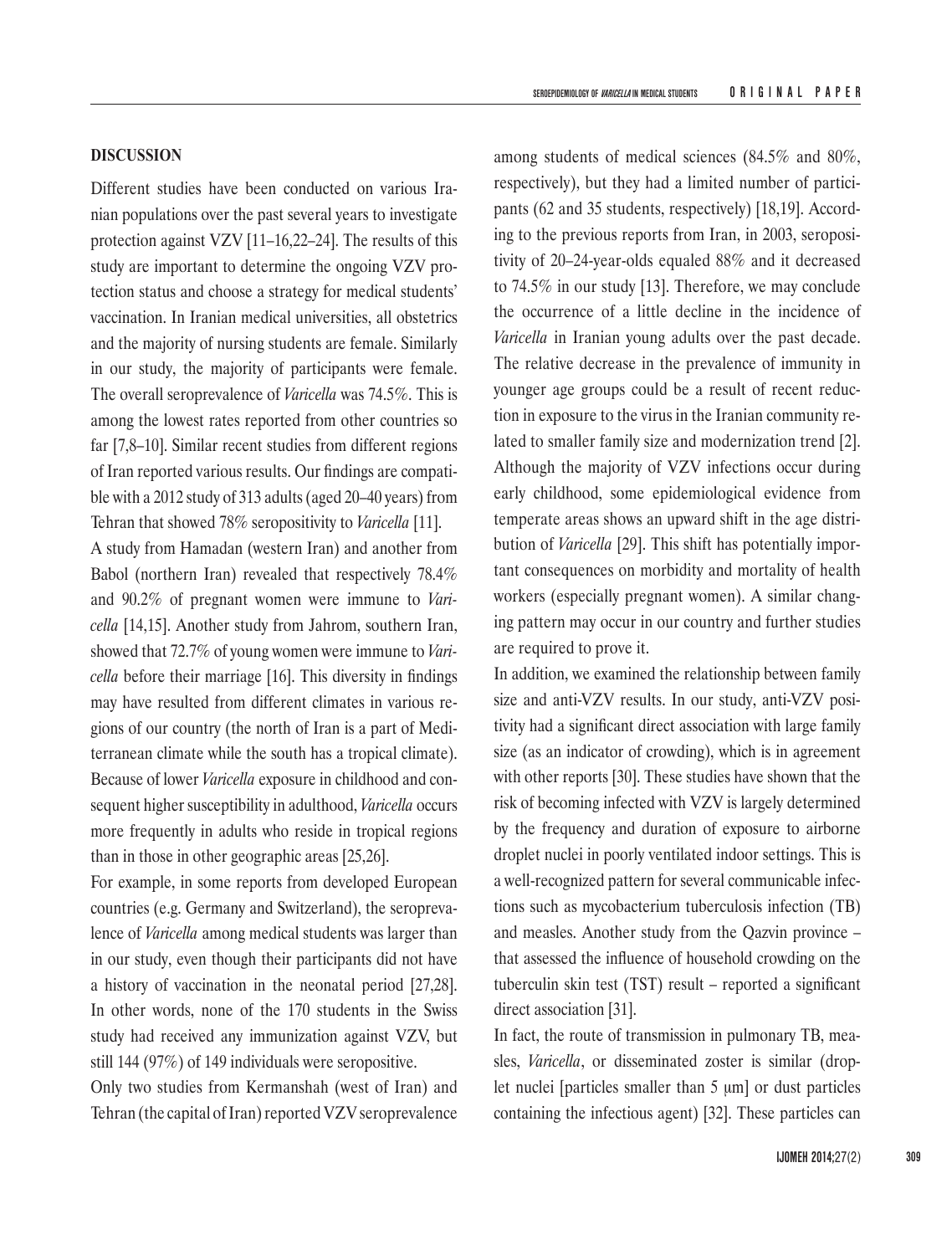remain suspended in the air and travel long distances. Inhalation of such particles may result in developing infection in a susceptible host, so airborne precautions are indicated for documented or suspected patients.

In our study, there was no association between seropositivity and age, which has been found by other investigators [12,13]. In the above-mentioned studies, a rapid increase in seropositivity occurred until the age of 20, while almost all students in our study were more than 20 years old. In other words, the range of age in the participants of our study was too narrow to let us find a significant relationship between age and seroprevalence. Similarly to other investigations, we did not find an association between sex and prevalence of VZV antibodies [2]. Although in our study nursing students had a better VZV immune status than other students in the preliminary analysis, this association was not confirmed in the final analysis. More studies are needed to determine other affecting factors.

In this study, the overall PPV of reported history for serological immunity among students (91%) was comparable to another study that had already documented an average PPV of 95% amongst Iranian adults (20–40 years old) [11]. This high rate of PPV means that we may rely on a positive result of the test (recall of disease occurrence). Several studies from other countries have also shown a reliable estimate for seroprevalence of infection through self-reported history [33,34]. Lower NPV than PPV may be attributable to early *Varicella* affection in the majority of participants. NPV noted in this study (58.1%) was higher than in other reports, where NPV ranged from 6% to 44% [35,36]. An explanation could be the younger age of our study participants and their education level (as shown by other studies, NPV is higher in younger people) [35]. Another explanation for lower NPV in some studies is the route of data gathering [37]. While most studies obtained their data of history only through a self-administered questionnaire, we gathered more information by an additional

interview with the participants. Altogether, high PPV of recall for previous chickenpox indicates that positive history can reliably distinguish immunized from non-immunized people, and thus students with history of *Varicella* infection could be excluded from serologic screening, but negative history should be interpreted cautiously because of relatively low NPV.

#### **Limitations**

This study had few limitations. In our study, nursing students showed lower positive LR, diagnostic odds and Cohen's kappa than other students, while their negative LR was higher. Although the differences in PLR and NLR could be attributable to diversity of sensitivity and specificity of 3 groups, it is not easy to find a reason for other discrepancies. The differences in the personal or familial background may be a potential reason.

Despite remarkable results, generalizability of findings (regarding the whole population of students) is not quite possible. Since the entrance university exam in Iran is a nationwide competitive test, we expected to have a random geographical pattern for students' admission. However, the participants were mostly based in the Tehran and Qazvin provinces, which could make a systematic difference between them and the students from other universities and provinces (a potential source for low generalizability). Finally, the causative inference of the found relationships should be interpreted cautiously due to the design of this study (cross-sectional).

#### **CONCLUSIONS**

At the moment, the prevalence of *Varicella* antibodies in students of medical sciences is high and therefore the overall occupational risk of VZV infection for students at risk is low. Nevertheless, immunization of medical students – who have never been contacted *Varicella* cases – will be logical in the near future (due to a decline in the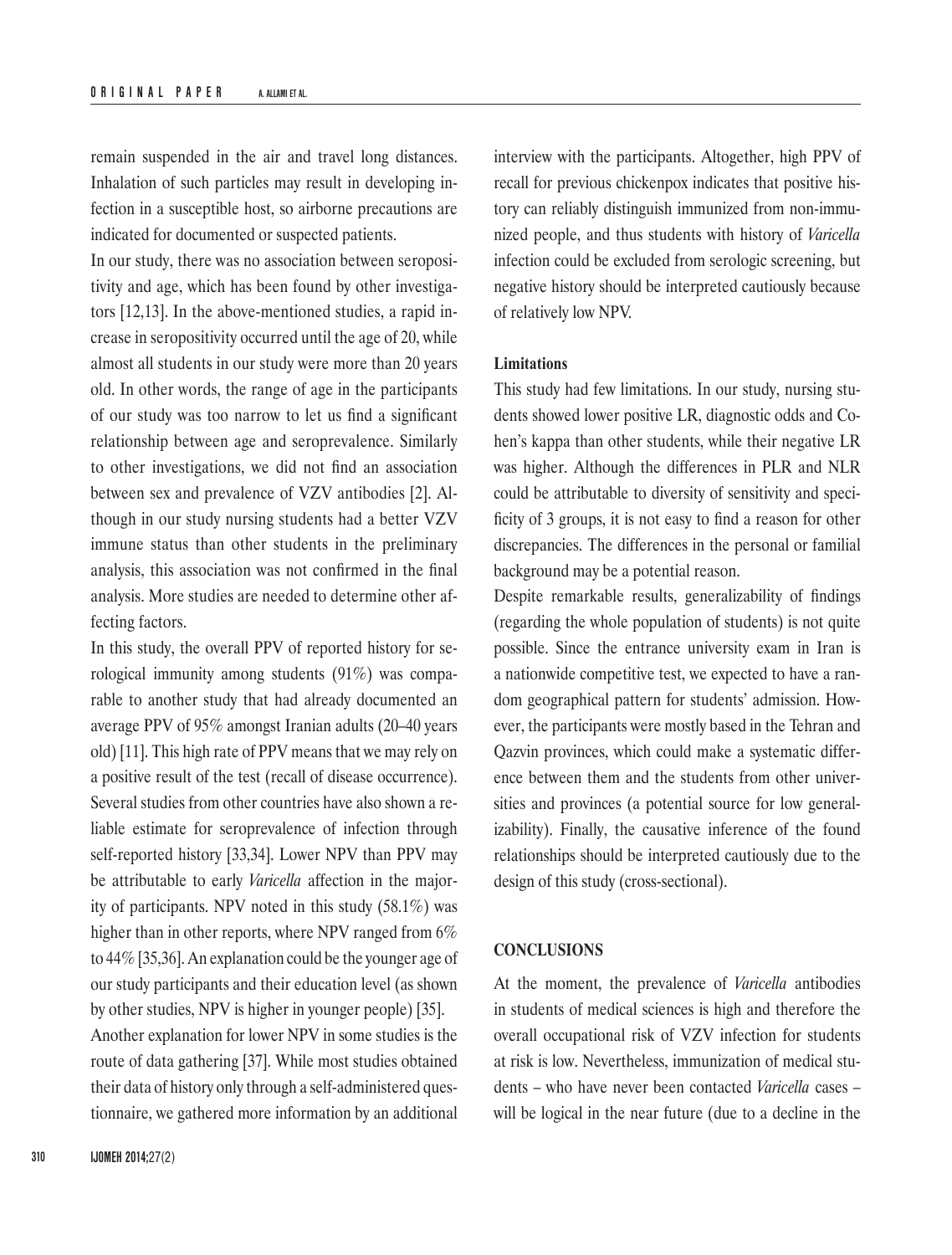incidence of *Varicella* in Iranian young adults over the past decade). Of course, further studies are required to evaluate the cost-benefit ratio of a selective vaccination program for students of medical sciences in Iran (particularly females). Negative reported history did not indicate *Varicella* susceptibility of medical sciences students; hence as mentioned in similar studies, all medical sciences students should be tested for *Varicella* immunity regardless of the history of previous infection [38,39]. To avoid virus transmission from students to patients and potential complications of *Varicella*, especially in pregnant women, we recommend serologic tests in obstetrics students who have never been in contact with suspected or proven cases of *Varicella*. Until VZV vaccine is accessible in Iran, preventive care is recommended for cases without immunity to *Varicella*-zoster virus.

### **ACKNOWLEDGEMENTS**

We thank Ms. Khadive and Ms. Zakilou for sampling the study participants. We would also like to thank all participants (students of the Qazvin University of Medical Sciences) for their cooperation and dedication to the study.

#### **REFERENCES**

- 1. Heininger U, Seward JF. *Varicella*. Lancet. 2006;368(9544): 1365–76, http://dx.doi.org/10.1016/S0140-6736(06)69561-5.
- 2. Whitley RJ. *Varicella*-Zoster virus. In: Mandell GL, Bennett JE, Dolin R, editors. Mandell, Douglas, and Bennett's, Principles and practice of infectious diseases. 7nd ed. Philadelphia: Elsevier Churchill Livingstone Press; 2010. p. 1963–9.
- 3. Liese JG, Grote V, Rosenfeld E, Fischer R, Belohradsky BH, von Kries R, et al. The burden of *Varicella* complications before the introduction of routine *Varicella* vaccination in Germany. Pediatr Infect Dis J. 2008;27(2):119–24, http://dx.doi. org/10.1097/INF.0b013e3181586665.
- 4. Persson A, Bergström T, Lindh M, Namvar L, Studahl M. *Varicella*-zoster virus CNS disease-Viral load, clinical manifestations and sequels. J Clin Virol. 2009;46(3):249–53, http://dx.doi.org/10.1016/j.jcv.2009.07.014.
- 5. Deborah E. McCarter-Spaulding. *Varicella* infection in pregnancy. JOGNN. 2001;30:667–73, http://dx.doi.org/10.1111/ j.1552-6909.2001.tb00014.x.
- 6. Almuneef M, Dillon J, Abbas MF, Memish Z. *Varicella* zoster virus immunity in multinational health care workers of a Saudi Arabian hospital. Am J Infect Control. 2003;31(6):375–81, http://dx.doi.org/10.1016/S0196-6553(02)48204-1.
- 7. Apisarnthanarak A, Kitphati R, Tawatsupha P, Thongphubeth K, Apisarnthanarak P, Mundy LM, et al. Outbreak of *Varicella*-zoster virus infection among Thai healthcare workers. Infect Control Hosp Epidemiol. 2007;28(4):430–4, http://dx.doi.org/10.1086/512639.
- 8. Wu MF, Yang YW, Lin WY, Chang CY, Soon MS, Liu CE. *Varicella* zoster virus infection among healthcare workers in Taiwan: Seroprevalence and predictive value of history of *Varicella* infection. J Hosp Infect. 2012;80(2):162–7, http:// dx.doi.org/10.1016/S0196-6553(02)48204-1.
- 9. Sam IC, Tariman H, Chan YF, Bador MK, Yusof MY, HassanH. *Varicella*-zoster virus seroprevalence in healthcare workers in Kuala Lumpur, Malaysia. Med J Malaysia. 2008;63(5):429–30.
- 10. Holmes CN. Review Predictive value of a history of *Varicella* infection. Can Fam Physician. 2005;51(1):60–5.
- 11. Talebi Taher M, Rezaie O. Seroepidemiology of VZV in the young adults referring to Rasoul-Akram Hospital in Tehran. Sci J Kurdistan Univ Med Sci. 2012;17(1):36–42.
- 12. Ziyaeyan M, Alborzi A, Jamalidoust M, Moieni M, Pourabbas B. Seroepidemiology of *Varicella* zoster virus infection among 1–70 year individuals in Iran. Iran Red Crescent Med J. 2012;12(2):176–80.
- 13. Sharifi Z, Emadi Ghanjin S. The seroepidemiology of *Varicella* zoster (VZV) in different age groups in Tehran, Iran. Iran J Allergy Asthma Immunol. 2005;4(2):95–8.
- 14. Mamani M, Zamani M, Hashemi SH, Akhtari M, Niayesh A. Seroepidemiology of *Varicella* zoster virus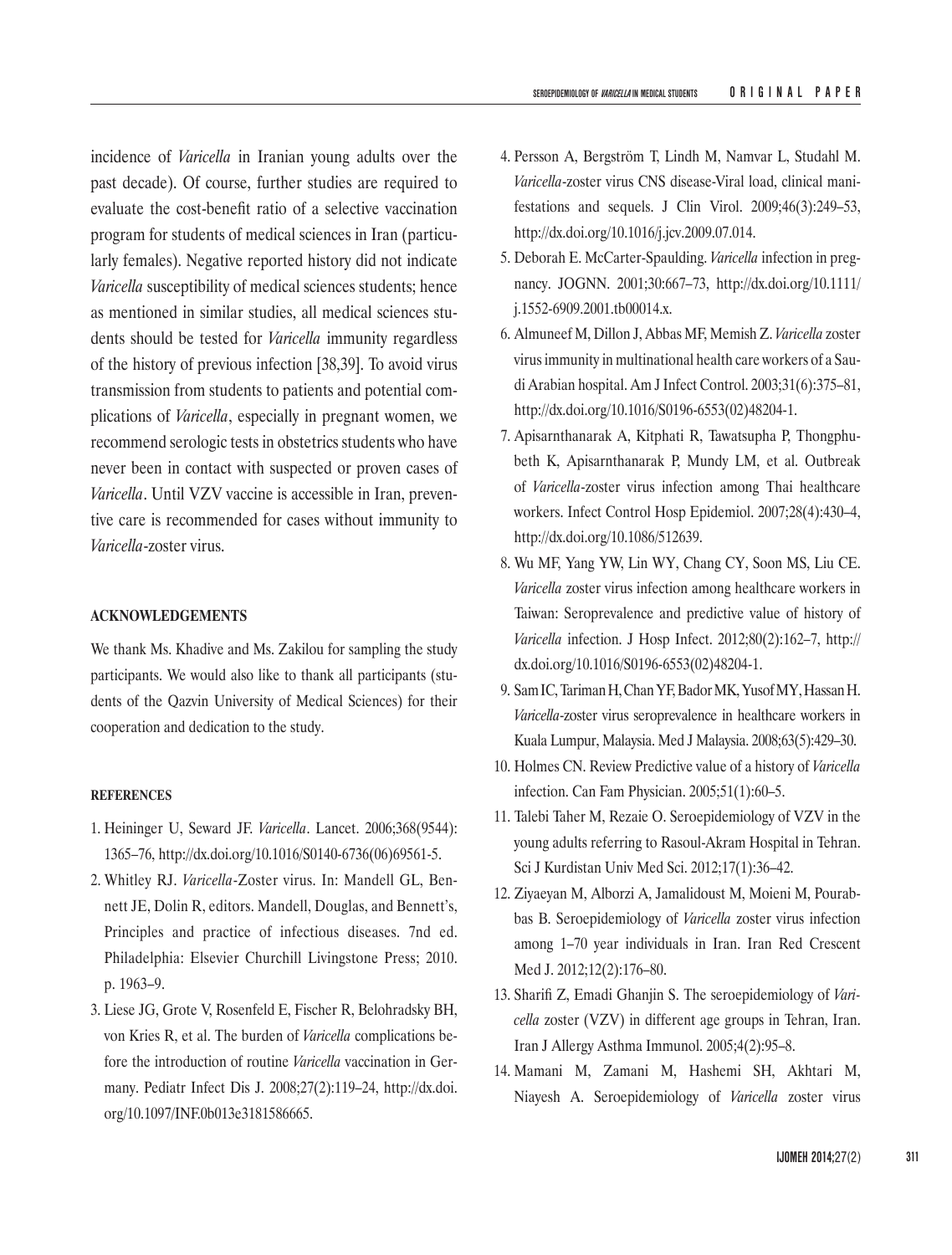among pregnant women in Hamedan, Iran. Afr J Microbiol Res. 2012;6(8):1829–32.

- 15. Bayani M, Siadati S, Esmaeilzadeh S, Asgari S, Salmani S. Seroprevalence of *Varicella* zoster antibodies among pregnant women in Babol, Northern Iran. Iran J Pathol. 2013;8(3):171–7.
- 16. Pourahmad M, Davami MH, Sotoodeh-Jahromi AR. Evaluation of anti-*Varicella* antibody in young women before their marriage: A sero-epidemiologic study in Iran. J Clin Virol. 2010;48(4):260–3, http://dx.doi.org/10.1016/j.jcv.2010.04.015.
- 17. Hosseininasab A, Arabzadeh A, Haghdoost AA, Helmi Z. Immunity against *Varicella* zoster virus based on history of previous chickenpox: A study in premarital Iranian women. Int J Infect Dis. 2013;17(7):e568–9, http://dx.doi.org/10.1016/ j.ijid.2013.01.033.
- 18. Farshchi A, Niayesh A. Seroprevalence of *Varicell*a antibodies in healthcare workers in Imam Reza Hospital of Kermanshah-Iran. J Pharma & Health Sci. 2012;1(1):37–40.
- 19. Pourakbari B, Shahbaznezhad L, Parvaneh N, [Nikkhah](http://www.ncbi.nlm.nih.gov/pubmed/?term=Nikkhah S%5Bauth%5D) S, [Mahmoudi](http://www.ncbi.nlm.nih.gov/pubmed/?term=Mahmoudi S%5Bauth%5D) S, [Teymuri](http://www.ncbi.nlm.nih.gov/pubmed/?term=Teymuri M%5Bauth%5D) M, et al. Seroepidemiology of *Varicella* zoster virus among children, adolescents and medical students in a referral children medical center, Tehran, Iran. Iran J Microbiol. 2012;4(3):136–8.
- 20. Dean AG, Sullivan KM, Soe MM. OpenEpi: Open Source Epidemiologic Statistics for Public Health [Internet]. Version 3.1. Atlanta: Rollins School of Public Health, Emory University; 2013 [updated 2013 Apr 6; cited 2013 Aug 2]. Available from: http://www.openepi.com.
- 21. Centre for Evidence-based Medicine at the University of Oxford (CEBM) Likelihood Ratios [cited 2013 Aug 1]. Available from: http://www.cebm.net/?o=1158.
- 22. Talebi-Taher M, Noori M, Shamshiri AR, Barati M. *Varicella* zoster antibodies among health care workers in a university hospital, Teheran, Iran. Int J Occup Med Environ Health. 2010;23(1):27–32, http://dx.doi.org/10.2478/v10001- 010-0011-x.
- 23. Motamedifar M, Handjani F, Hadi N, Shahkarami MK, Mehrabani D. Seroprevalence of *Varicella*-zoster virus in children from Shiraz-Iran. Iran J Immunol. 2006;3(1):43–6.
- 24. Ehsanipour F, Shayanfar N, Salariyan K. Surveying of protective antibody against *Varicella* zoster virus (VZV) infection in children referring to Hazrat-e-Rasool Akram Hospital 2005. Iran Uni Med Sci J. 2009;16(64):38–44.
- 25. Hambleton S, Gershon AA. Preventing *Varicella*-zoster disease. Clin Microbiol Rev. 2005;18:70–80, http://dx.doi. org/10.1128/CMR.18.1.70-80.2005.
- 26. Richard VS, John TJ, Kenneth J, Richard VS, John TJ, Kenneth J, et al. Should health care workers in the tropics be immunized against *Varicella*? J Hosp Infect. 2001;47(3):243–5, http://dx.doi.org/10.1053/jhin.2000.0855.
- 27. Baer G, Bonhoeffer J, Schaad UB, Heininger U. Seroprevalence and immunization history of selected vaccine preventable diseases in medical students. Vaccine. 2005;23(16):2016–20, http://dx.doi.org/10.1016/j. vaccine.2004.03.073.
- 28. Wicker S, Rabenau HF, Gottschalk R, Doerr HW, Allwinn R. Seroprevalence of vaccine preventable and bloodtransmissible viral infections (measles, mumps, rubella, polio, HBV, HCV and HIV) in medical students. Med Microbiol Immunol. 2007;196(3):145–50, http://dx.doi.org/10.1007/ s00430-007-0036-3.
- 29. Uduman SA, Tahira AM, Al-Wash R, Usmani MA, Bener A. *Varicella* susceptibility among children and healthy adults in the United Arab Emirates. East Mediterr Health J. 2001; 7(4–5):604–8.
- 30. Nichols RA, Averbeck KT, Poulsen AG, Al Bassam MM, Cabral F, Aaby P, et al. Household size is critical to *Varicella*-zoster virus transmission in the tropics despite lower viral infectivity. Epidemics. 2011;3(1):12–8, http://dx.doi. org/10.1016/j.epidem.2010.11.003.
- 31. Allami A, Mohammadi N, Afaghi A, Lashgari A. BCG Scar formation and test results in two generations. Shiraz E Med J. 2011 [cited 2014 Feb 24];12(1): [about 8 p.]. Available from: [http://semj.sums.ac.ir/vol12/](http://semj.sums.ac.ir/vol12/jan2011/89036.pdf) [jan2011/89036.pdf](http://semj.sums.ac.ir/vol12/jan2011/89036.pdf).
- 32. Siegel JD, Rhinehart E, Jackson M, Chiarello L. 2007 Guideline for isolation precautions: preventing transmission